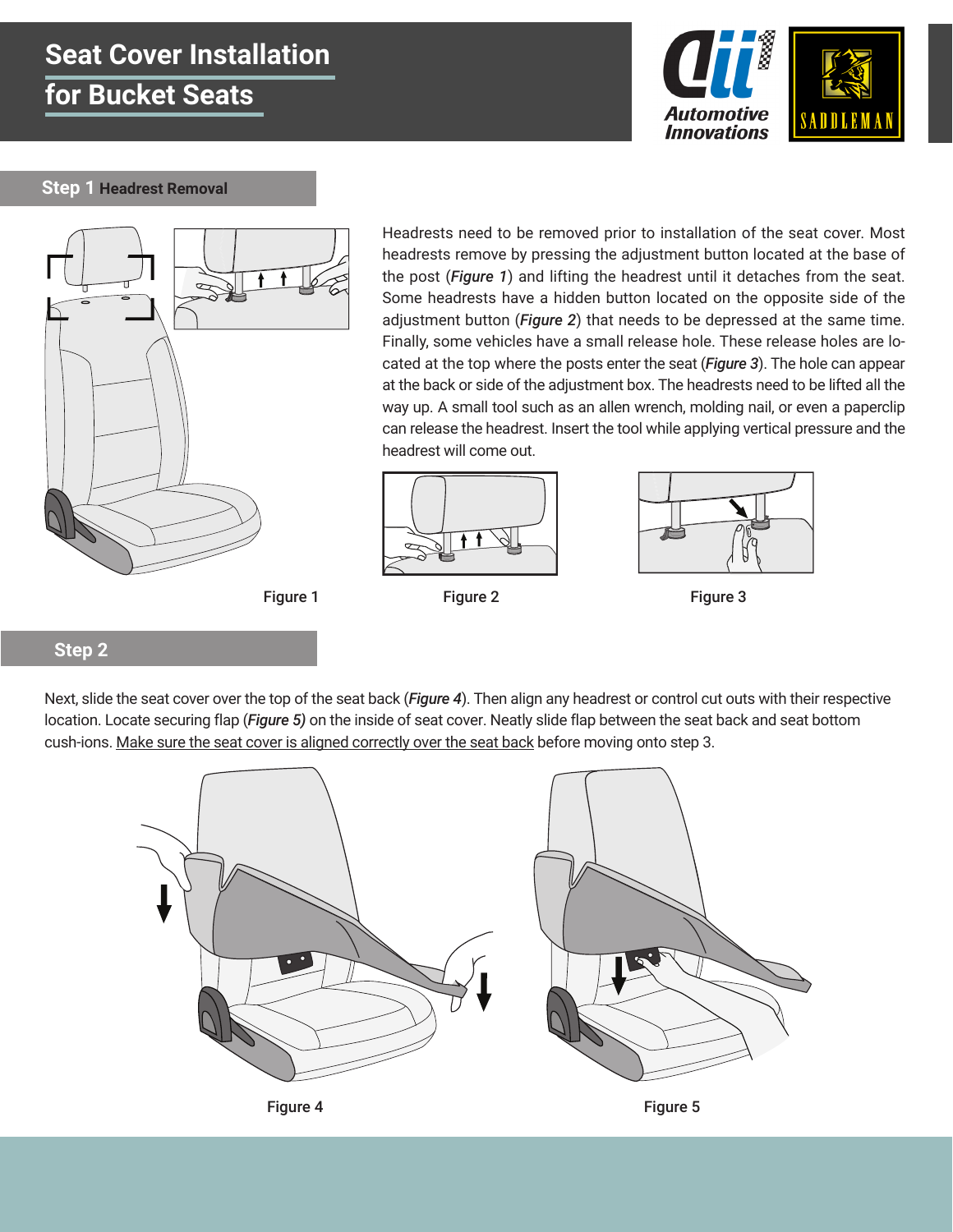

#### Step 3

Place the bottom section of the seat cover in place over the seat bottom and make sure it aligns properly. Locate stretch cords at the back/bottom section of the seat cover (*Figure 6*). Thread bungee cord through grommets on flap (*Figure 7*). Pull forward under seat attaching to loops located at the front of the seat cover (*Figure 8*).



### Step 4

Align headrest accommodation opening evenly on top of the seats back rest (*Figure 9*). Pull Velcro

attachments snugly together creating an even line around headrest posts. Adjust cover for best fitment. Insert control knobs/ arm rests through openings on seat cover and adjust as shown in *Figure 10*.







**Note:** Some Saddleblanket seat covers do not come with cut outs for headrest posts. To install insert a pencil or narrow object between weaves where posts would attach through the seat cover. Make a small circling motion to separate weave. Slide headrest posts between weave and into receptacle on top creating a seamless opening.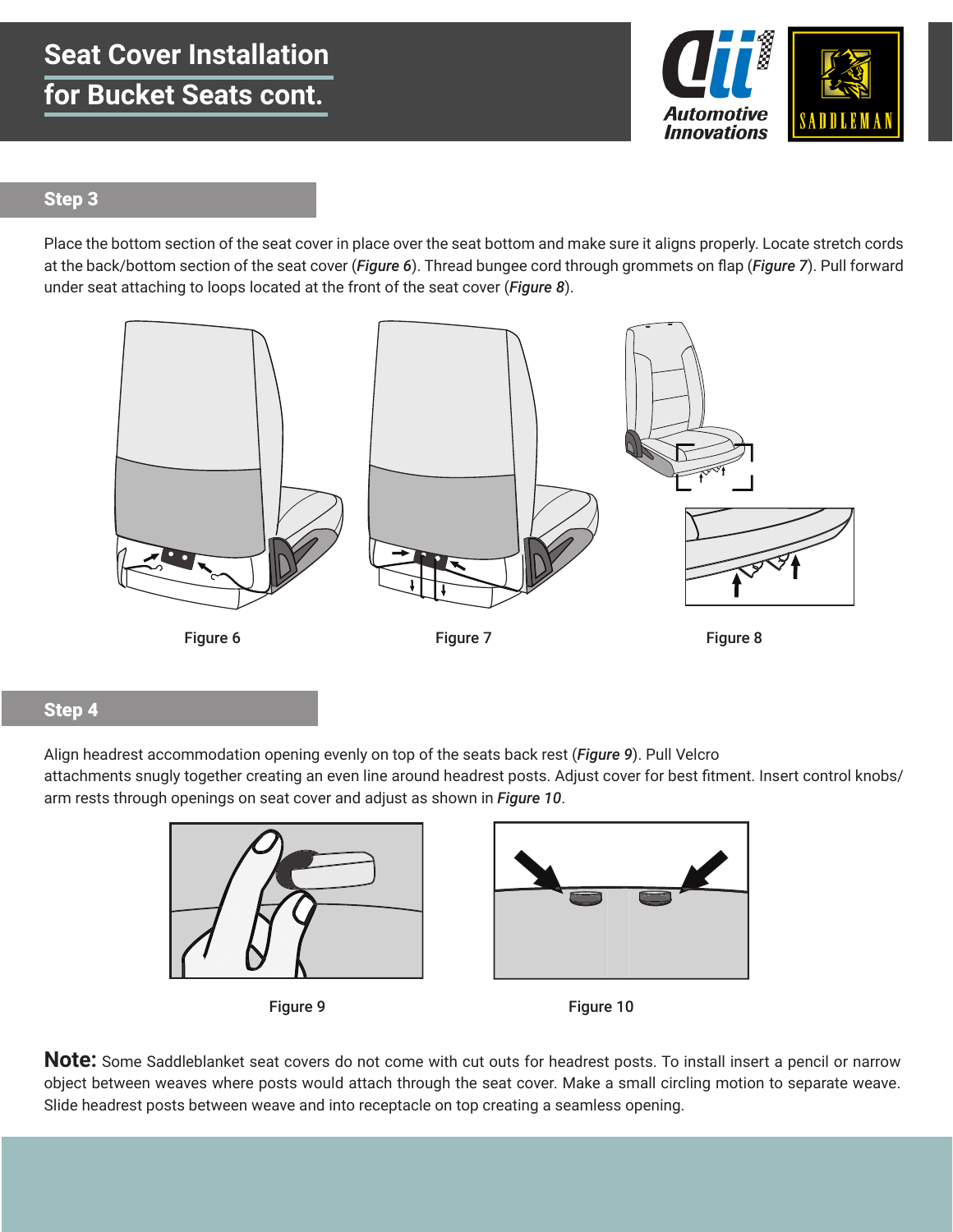# **Seat Cover Installation for Bench Seats (A)**





### **Front View**

Remove headrests prior to installation of seat cover. Slide back sections of the seat cover over the seat. Loosely fit making sure any headrest or latch cut outs line up evenly. If there is an armrest make sure cut out is aligned properly.



Pull armrest cover over armrest, align and secure by hooking velcros together.

### **Back View**

Push bottom of back rest with Velcro through seat crevice to the back of the seat. Pull top section down over the seat and align. Smooth out to desired fitment and attach Velcro sections. Repeat for opposite side.



#### **Bottom View**

Push top section of cover between the seat cushions. Smooth out cover to desired fitment. Pull elastic loops from back of seat and from side to side attaching with hooks under the seat. Some sections come with a bungee cord that can be run through the straps. Repeat for opposite side. Many seat bottoms fold up which will help with the installation.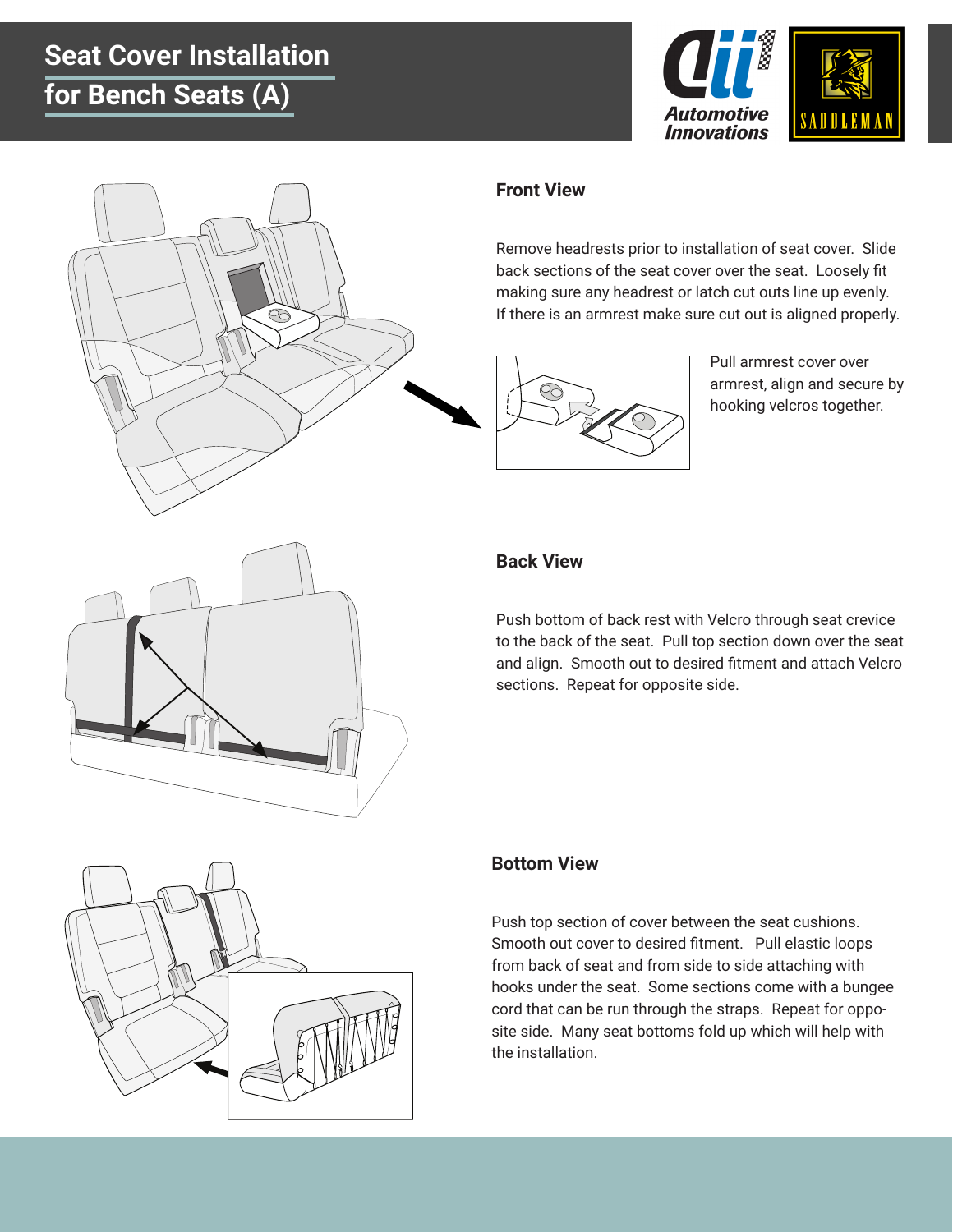# **Seat Cover Installation for Bench Seats (B)**





### **Front View**

Remove headrests prior to installation of seat cover. Slide back sections of the seat cover over the seat. Loosely fit making sure any headrest or latch cut outs line up evenly. If there is an armrest make sure cut out is aligned properly.



#### **Back View**

To secure backrest push bottom of cover through the seat crevice. Pull stretch cord from side and feed through loop on opposite side and back again attaching to final loop to secure. Repeat procedure for opposite side.



#### **Bottom View**

Push top section of cover between the seat cushions. Smooth out cover to desired fitment. To secure cover pull stretch cords from side of seat, threading through loops as illustrated. Repeat procedure for opposite side. Many seat bottoms fold up which will help with the installation.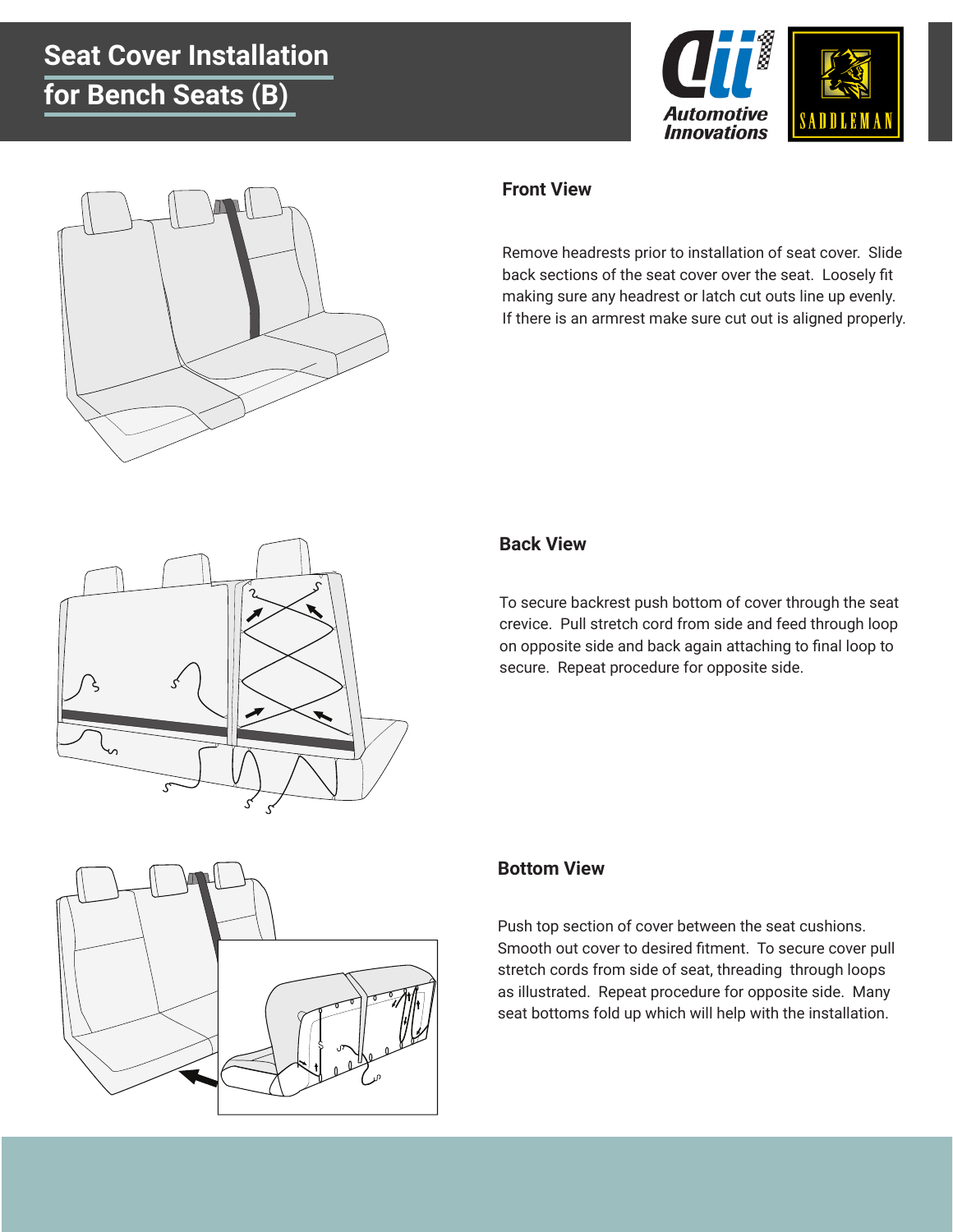# **Seat Cover Installation for Bench Seats (C)**





Headrests need to be removed prior to installing the rear seat cover. Loosely fit back section(s) on seat (*Figure 1*). Slide cover beneath seatbelt. Align the headrest and any latch cut outs. Attach cover with Velcro or elastic straps. There is a bag of hooks sewn along the seam on the inside of the seat cover. Some covers come with PVC tubes. Tuck PVC tubes between cushions, adjusting for best fitment (*Figure 2*). Slide headrest covers all the way down smoothing out for best fitment.



Slide bottom covers over the bench sections of the seat. Most rear seats flip up which will help with the installation. Fit covers on seat to liking and then flip up bottom sections and attach elastic straps with hooks or bungee cords. Some sections will also attach to the seat with Velcro. Make sure to fully adjust cover before attaching Velcro.